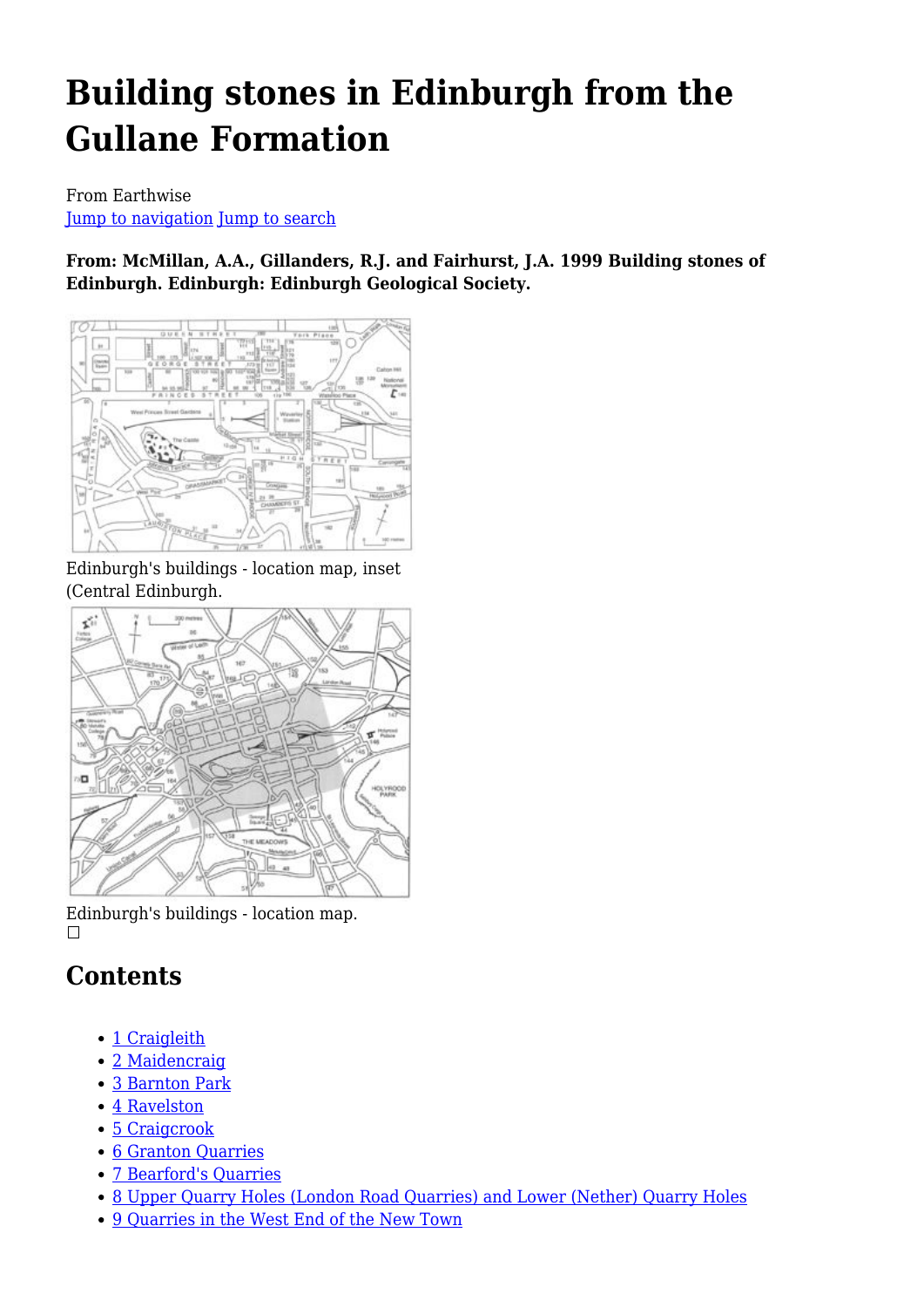#### • [10](#page--1-0) [Broughton Quarries](#page--1-0)

## **Craigleith**

The Craigleith Sandstone, within the Gullane Formation, attains a maximum thickness of 107 m and comprises a highly siliceous, close-textured, fine-grained, grey sandstone. As well as having been worked at Craigleith Quarry, it was also worked at Craigcrook, Maidencraig and Granton (Sea and Land) quarries. The principal Ravelston quarry, situated between Craigcrook and Maidencraig quarries, also worked Cratgleith Sandstone. Stone from Barnton Park was marketed as 'Craigleith' but this quarry is possibly situated at a higher horizon. Numerous ancient quarries worked this sandstone in the New Town, for example those in Bearford's Parks, Upper Quarry Holes and possibly Broughton.

The Craigleith Sandstone was most extensively worked at Craigleith, 2 miles (3 km) west of the city centre, where a highly siliceous fine-grained sandstone was worked. Two types of stone were worked at Craigleith Quarry. The very hard, fine-grained, cream-coloured, compact sandstone, known as 'liver rock', was used for the fronts of the best houses and public buildings, where it could be given a very smooth surface and was also worked into delicate mouldings and other kinds of architectural decoration. The easily worked 'common' or Teak' rock (thinly bedded, greyish-white, silty sandstone) could also sometimes be used for the best building work. More often it was utilised in rubble work, foundations, stair steps, plats and paving. The stone characteristically has fine wispy crosslamination, sometimes carbonaceous, with occasional brown clay ironstone concretions. The stone was described as 'well nigh imperishable' and was used extensively not only in Edinburgh but also in London, the United States and in Europe. George Smith concluded in 1835, 'Craigleith stands preeminently, not only as to extent, by constantly yielding an abundant supply of every variety of sizes at all times, but as to beauty of colour, and, above all, the durability of the stone'.

Hull (1872) records that the sandstone at Craigleith Quarry, occurred in beds varying from a few inches to 12 feet (4 m), interrupted with shales and showing a vertical depth of about 250 feet (76 m). Anderson, writing in 1938, noted that at one time the quarry face at Craigleith was said to have been 110 m deep of which the bottom 104 m was solid rock. The top 6 m of 'fakes (siltstones) and sandstone bands' and top 15 m of solid rock were apparently not used for building purposes.

The first records of the use of Craigleith stone are in the Accounts of the Masters of Works. In January 1615, quarriers were paid at the quarry which was then known as Innerleith or Enderleith, for producing 200 double arch stones for **Edinburgh Castle** (9). The stone was taken to the Castle in the King's own carts during this period of activity which lasted until 1619, but sometimes independent carriers were used. Thomas Young, the local farmer, was paid £17-6-8d Scots for damage to his ground and spoiling of his grass on various occasions up to September 1615 and again in 1616. Craigleith supplied stone of all kinds for the Castle and some for **Holyrood Palace** (146) in 1616. Besides ashlar, double arch, 'great lintels' and coping stones, a great stone Tor working the Kingis armes on' was won for the Castle in September 1616. Quarriers, who worked at Craigleith in this early phase of its operation, had to pay a toll or 'gaitmair' for their passage between the quarry and the High Street which was refunded to them.

The quarry produced both liver rock and common rock. From time to time, huge blocks of sandstone were excavated. For example, in 1791 stones were won for the six pillars at the main entrance of the **Old College** (28) (1789-1828), University of Edinburgh, South Bridge. Each pillar measures 6.8 m (22 feet) in height and 0.98 m (3 feet 3 inches) diameter at the base. Sixteen horses were required to haul each stone, placed on a special carriage. Considerable doubt was expressed as to whether the old North Bridge would stand up to each load, since each pillar weighed nine tons. In 1823, probably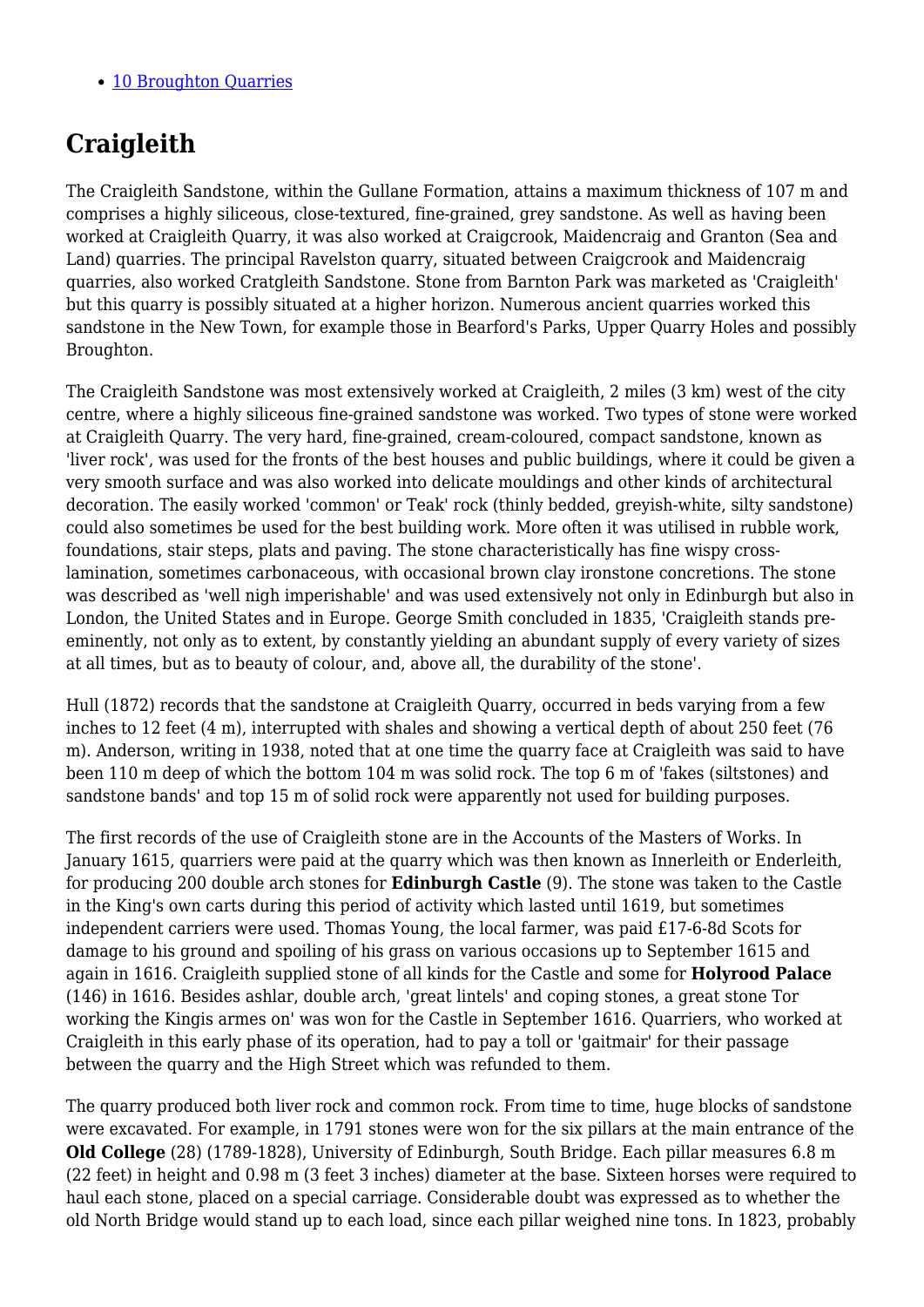the biggest ever block was excavated. It measured 41.5m (136 feet) by 6.1 m (20 feet) and its calculated weight was quoted as 1500 tons (1524 tonnes). It was conveyed in large blocks to the Calton Hill and forms the architrave of the unfinished **National Monument** (140) (see below). The remainder was sent by sea to Buckingham Palace.

According to George Smith, 'it may be well said that the New Town of Edinburgh has been built from the material of Craigleith', and it was during its building that the quarry witnessed its maximum activity. The period 1817-1827 seems to have been especially busy as the quarry yielded £45,000 sterling in rent. Shepherd shows it as it was in 1829 in his engraving. By 1835 the quarry was rented by George Johnston who shortened and improved the access road. In that year 60 carts were each making an average of four journeys per day into the City from Craigleith and the shortening of the road by a mile enabled a fifth journey to be undertaken. Little gunpowder was used in this quarry, most of the stone being got out by wedges. Johnston also built a railway from the floor up the quarry bank and used two horses to lift 120 tons (122 tonnes) of quarry waste out each day. Only six men were required with this arrangement and it took only five minutes to draw up and empty a wagon at the top.

In such a large quarry, it is likely that flooding was always a problem. In the early part of the 19th century the quarry was kept clear of water by a pump driven by a horse in a gin.' A water-colour painted by James Skene in 1837 shows part of the quarry flooded then. By 1849 a description of Craigleith mentions 'two or three cots, at various heights, with the beams of steam engines projecting'. It seems, therefore, that by the mid-19th century, steam power was used to keep the quarry dry.

At some stage during the 19th century, Craigleith Quarry was said to have been 110 m (360 feet) deep. The quarry 'from its precipitous edges made you feel dizzy'. Although activity declined after the 1850s the quarry was nevertheless recorded as 61 m (200 feet) deep and covered 7 acres (2.8 hectares) in 1892.63

The true value of the Craigleith Quarry and its stone was not always appreciated. In the 1780s when the land containing the quarry changed hands, a large sum of money was returned to the purchaser for the lost space of ground occupied by the 'useless hill at Craigleith'. Until the building boom of the 1820s, Craigleith Quarry cost only £50 sterling per year to rent. In 1805, when the feuers of Charlotte Square were building their houses they petitioned the Town Council to be allowed to use stone from Redhall Quarry. They stated that Craigleith or Ravelston stone, which was specified in the conditions of sale of feus, was not available in sufficient amounts for their extensive frontages and also indicated that 'it is well known to any person concerned in the building profession that Craigleith is a stone not of the most durable quality'. They suggested that the **Old College** (28), **Register House** (128) and even parts already built on the north side of Charlotte Square were already showing signs of weathering. The tacksmen of Craigleith were quick to protest and refute the charges made about the quality of their product!' Eventually, the Town Council supported them and instructed the feuers to carry on with their buildings 'in conformity to the Articles of Roup on which they purchased their building lots'. After 1807, the Articles and Conditions of Roup and Sale of Charlotte Square allowed the houses in the recesses of intermediate spaces to be 'done in Redhall stone, polished or any of the above mentioned (Craigleith, Craigcrook or Ravelston) but the whole intermediate space, in each range, to be done with one kind of stone. Thus only the north side of **Charlotte Square** (91) (1794-98) is entirely built of Craigleith stone.

Craigleith was a hard and difficult stone to excavate and dress and its decline in use may be due to its hardness and the fact that the saw would not 'stand up' to it. As early as 1845, it was stated that 'Craigleith stone is now seldom used in Edinburgh but for parts requiring extra hardness, the Binny stone having superseded it. The coloured lithograph by William Leitch (Plate 1) and the earliest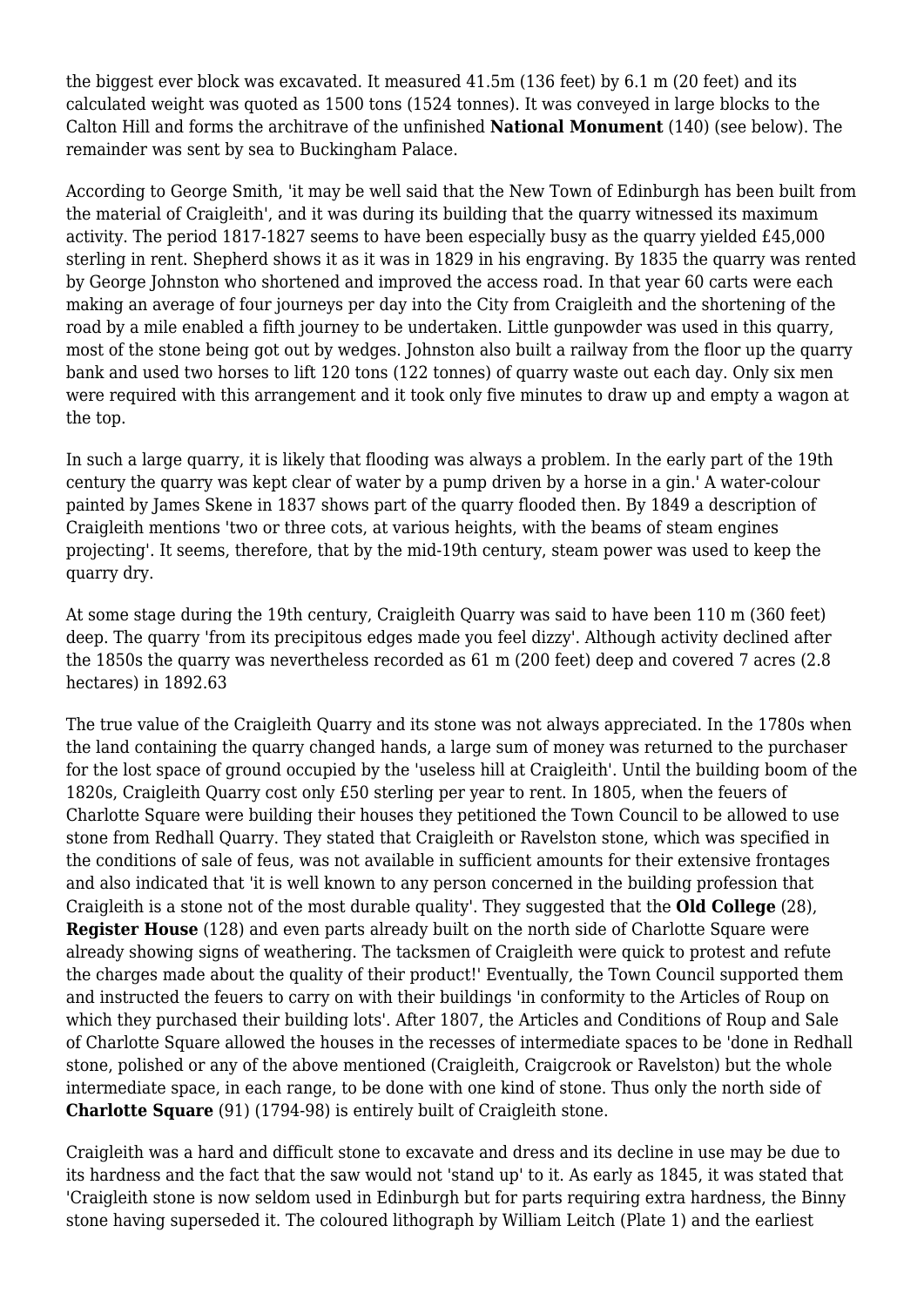photographs of the quarry show how the quarry looked in the 1850s. By 1866, according to Bremner, 'now little stone is being drawn from it, demand being met more cheaply by softer stone obtained from various quarters . . . it is still preferred for steps and plats in staircases'

As early as Victorian times, doctors were drawing attention to the health hazards of working sandstone, particularly that from Craigleith. Dr Alison noted in 1852 that 'an old Craigleith man was done at 30, died at 35'. He recommended that the men should grow beards and moustaches which would act as respirators. In 1854 Dr Wilson (first Director of the Industrial Museum, later to become the Royal Museum of Scotland) was noting that the trouble lay in the fine irritating sandstone powder and not, as the stoneworkers believed, in the sulphur in the stone. He added that what was needed was some 'contrivance for blowing away the dust as they have in Manchester cotton-mills'.

According to Craig, writing of Craigleith stone in 1893, 'no houses are built entirely of it now, and it is used principally for steps, foundations and rubble'. The lower rock was then being used for monuments, grindstones and glass cutting. The last major project for which Craigleith building stone was used was construction work begun in about 1895 for **Leith Docks**. At that time, work was concentrated in a second quarry which lay immediately to the north-east of the main working. This quarry, which was separated from the main working by a fault, was worked intermittently during the first 40 years of the 20th century. Here, the liver rock was reached at just over 26 m (85 feet) depth. In 1895 more than 90 men were employed but this number gradually fell. By 1900, 40 men were employed. By 1905 when working stopped, the number of workers was 25 and the stone was only used for rubble work and finally only for glass cutting. During the First World War the deserted quarry was put to a new use. In 1915 demands for T.N.T. increased and because sulphuric acid was manufactured within the City, the production of the explosive could be accomplished comparatively easily. Consequently, the Lothian Chemical Company started to manufacture T.N.T. but because it was considered to be unsafe to prepare high explosive in a populated area a more remote site was chosen, namely the yards of Craigleith Quarry, on the outskirts of the City. Output of T.N.T. continued until the end of the War. The quality of the explosive reached a high standard, and towards the end of hostilities, the efficiency of the factory was the highest in the country.

Although quarrying recommenced in 1922, work declined. By 1937, only 12 men were employed. All work is assumed to have stopped finally in 1941-2 which is the last date Craigleith appears in the Quarry List.' After the Second World War Craigleith quarry was gradually filled in. In 1992, Sainsbury's plc purchased the site and began work on a new superstore. The historical importance of the former Craigleith Quarry was brought to their attention and the upper, exposed section of strata has been proposed as a Regionally Important Geological Site (RIGS).

The best example of building in Craigleith liver rock was said to be seen in the south front of **Register House** (128) at the east end of Princes Street. As a result of his tests on various sandstones for use in Register House, Robert Adam reported in 1773 in favour of the tender of Messrs John Wilson and David Henderson, the Edinburgh masons, who were to use Craigleith or Ravelston stone, sand from Leith links and Gilmerton lime. Ravelston stone was included because experience of its use in Heriot's Hospital, some of which had stood for almost 150 years, showed 'that it will neither blow nor waste, and that it is free of sulphur and brown spotts'. Work on Register House stopped during winter months, though stone was still being prepared, and the completed work was covered with straw. From 1778 work was stopped as the money ran out and the building stood empty and incomplete: 'the most magnificent pigeon house in Europe'. When work resumed on the dome in 1785 the passages were to be paved with stone from Hailes which was to be used in conjunction with Craigleith for the gallery of the dome. This stage of the building was complete by 1789. Additional storage space to the north was added in the 1820s, again using Craigleith and pavement stone from Craigleith, Hailes and Carmyllie quarries (the latter in the Lower Devonian Dundee Formation near Arbroath). The lower part of the front of Register House, together with the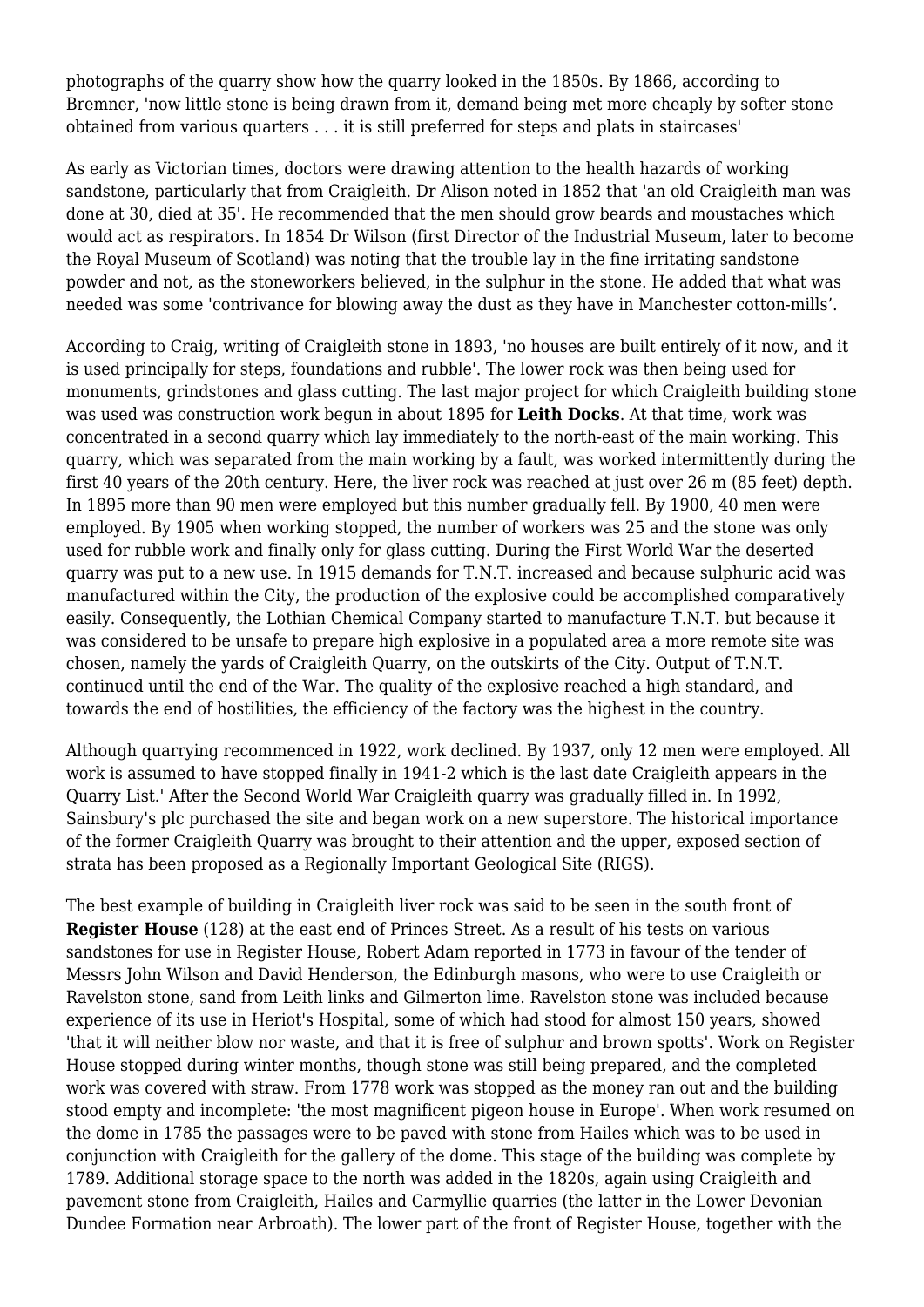whole of the rest of the walls are of broached ashlar. The upper parts of the front are of polished stone with the ground floor rusticated. Cleaning of the exterior of the building in 1969 has resulted in the development of an orange tinge in the surface of the stone produced by the migration of iron oxide. Thus the building, while largely constructed of sandstone from Craigleith, does not have the appearance it would have had when freshly quarried.

Another building which has not been cleaned but shows the use of Craigleith stone at its grandest is the incomplete National Monument 11.40) on Calton Hill construction of which began in 1826. Here, the 12 columns, each consisting of 13 pieces of sandstone, 'all laid on their natural bed' and 'specimens of the best common rock from this quarry's are surmounted by an impressive architrave. The quality and colour of the best common rock was as good as liver rock. Poorer material from these regular strata which could be almost 3m (9 feet) thick was only fit for rubble work.

The **Dean Bridge** (77), completed in 1831, is a testament to the quality of Craigleith sandstone and the skills of the designer and masons. It is an elegant example of a 19th century masonry bridge which, without supplementary strengthening, carries the modern traffic of one of the main roads into the city. The bridge, designed by Thomas Telford, the first president of The Institution of Civil Engineers, comprises four arches, each of 27.4 m (90 feet), rising to a maximum height of 32.3 m (106 feet) over the bed of the Water of Leith. The hollow construction of the arches permits regular internal inspection. Weathered stones were replaced in 1964 using indents of Craigleith stone recovered from the demolished Waterloo Bridge, London.

According to James Gowans, writing in The Builder in 1881, the tenement at the northern corner of **Randolph Cliff** (76) (1849-9) was 'a notable example, not only of the stone, but of what I consider the best masonry in the city'.

Other good examples of the use of Craigleith stone include:

**City Chambers** (15) (1761), High Street.

**No. 8 Queens Street** (172) (1770-1).

**St Andrew's and St George's Parish Church** (110) (1785), George Street. West Register House (90) (1812) Formerly St George's Church.

**Royal Scottish Academy** (4) (1822-26), The Mound. With Cullalo stone.

**National Gallery of Modern Art** (156) (1825), Belford Road. Formerly John Watson's College.

**Leith Town Hall** (1827), Constitution Street.

**St Stephen's Church** (84) (1827-8), St.Vincent Street.

### **Maidencraig**

West of Craigleith Quarry, within a stone's throw, is the site of Maidencraig Quarry, also known as Gibb's Quarry, and also working the Craigleith Sandstone which produced a very similar stone. The Maidencraig Quarry is first recorded as providing stone for **Edinburgh Castle** (9) during the latter months of 1628. In June 1773 this quarry was providing stone for the North Bridge. By that date it was considered that enough stone had been quarried for work on the north abutment. Moreover, steps quarried for the stair up to the theatre which lay at the north end of the bridge were cluttering the quarry and getting in the way of the quarriers. By 1775, the City Chamberlain was being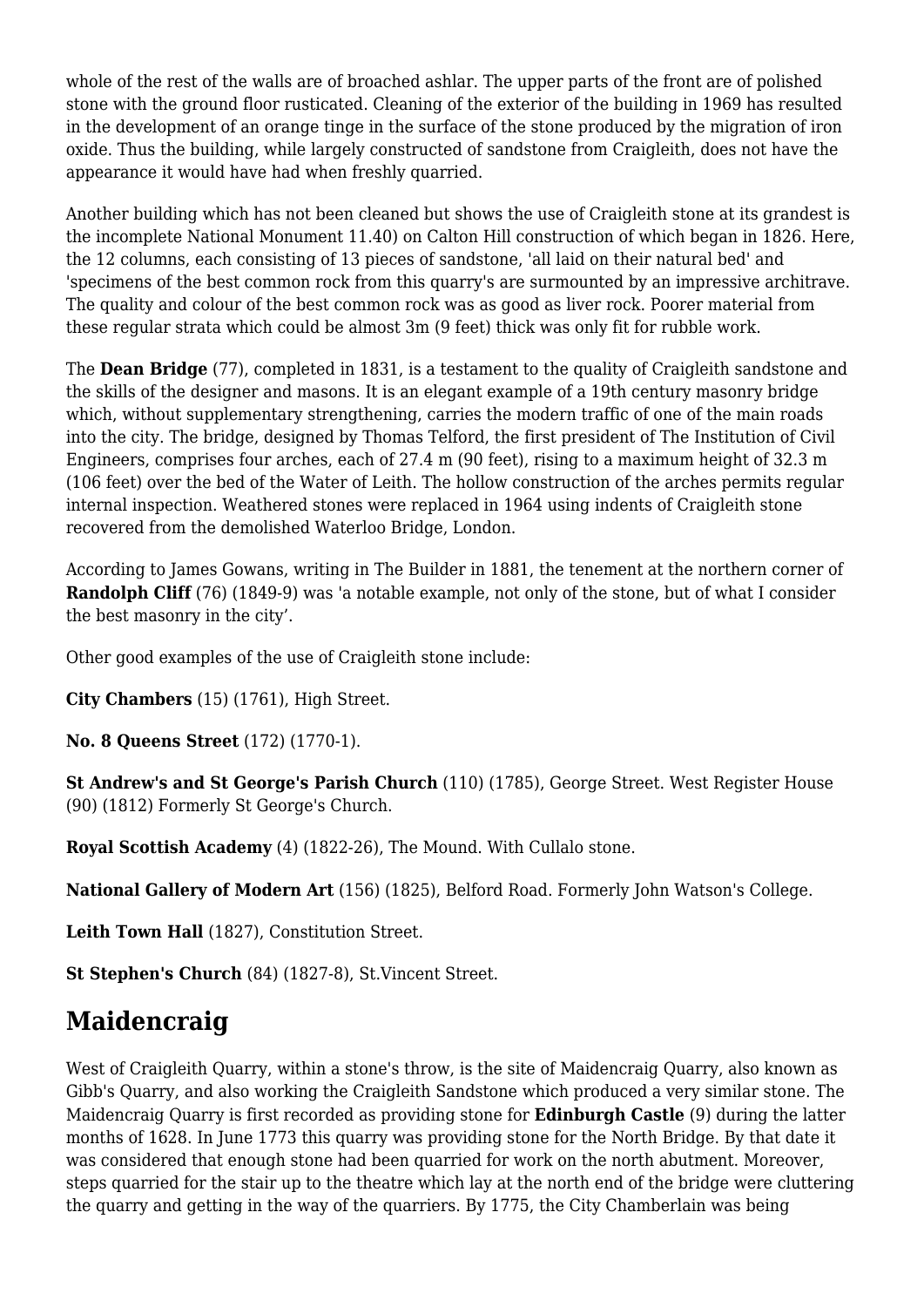authorised to pay for damage done to the Maidencraig by the City's quarriers.

In the 'Articles and Conditions of Roup and Sale of the grounds of Drumsheugh' (1822), (i.e. Randolph Crescent, Ainslie Place and Moray Place) the Earl of Moray laid down what could be built in the 13 acres (5.3 hectares) which he feued. One of the quarries which he specified as providing suitable material was Maidencraig, (the others were Craigleith and Redhall), suggesting that it was working at that time. The first Ordnance Survey map of that part of Edinburgh, published in 1853, shows that Maidencraig quarry was flooded, so that it is likely to have been abandoned by then. The quarry became a refuse tip in 1926 and has been completely filled in and recently redeveloped.

### **Barnton Park**

The sandstone from this quarry is similar to that quarried at Craigleith just two miles (3 km) to the east and was marketed as 'Craigleith Stone' and seems to have been regarded as a substitute when Craigleith stone became scarce.

The quarry produced three types of stone. The lowest bed of grey stone, the so called 'Craigleith', was used for building the Imperial Institute, London in 1880. Above this was the 'blue liver rock' a dark blue-grey stone used not only for building but also for polishing glass. The top bed was known as 'common rock', a light fawn coloured rock interspersed with dark carbonaceous markings. It was soft and the markings rendered it unsuitable for the 'second class structural work'. A black sandstone was reputedly also worked.'

This quarry is not shown on maps of Edinburgh up to and including the first Ordnance Survey map (1853). Neither is it listed in the Mineral Statistics of 1858 which give details of active quarries in that year. The first Quarries List (1895) notes that 18 men were working there. The work force rose to 30 in 1901 but although the quarry was still working in 1914, activity ceased before the end of the First World War. Unlike so many of Edinburgh's quarries the working at Barnton Park has not been infilled, perhaps because it lies in the middle of Bruntsfield Golf Course. Although flooded, it remains very much as it must have been in 1914.

There is no known record of specific Edinburgh buildings built of stone from the quarry. Presumably the stone was used for housing in the Davidson's Mains area.

### **Ravelston**

The old Ravelston Quarry, situated north of Ravelston House, together with that at Craigcrook to the west, are considered to have worked the Craigleith Sandstone and therefore the same bed of stone as at Craigleith Quarry. It was very similar to that from Craigleith being greyish-white, very fine grained and almost as hard.

The earliest surviving record of quarrying is found in the Town Council Records for the years 1511-2. Before the Reformation, the land belonged to the collegiate church of St Giles and the quarrying was let on behalf of the clerical official or prebender, one John Rynde, to Robert Cunningham, quarrier. Cunningham was allowed the first year rent-free, as he was required to clear the quarry. Later he had to pay £3 Scots annual rent and 'yearly a cow's grass' as well as providing stone for the Kirk and Town's works. In the 1530s, Ravelston provided many loads of stone which were carried to **Holyrood** (146) for use in the construction of the Palace. The contemporary Accounts of the Masters of Works frequently mention payments for workmen 'putting down stones' for supplying ashlar, sill and lintel, great dressed stones for jambs of windows, flat stones, newels and pillar capitals. There were payments too, to blacksmiths who sharpened the quarrymen's picks.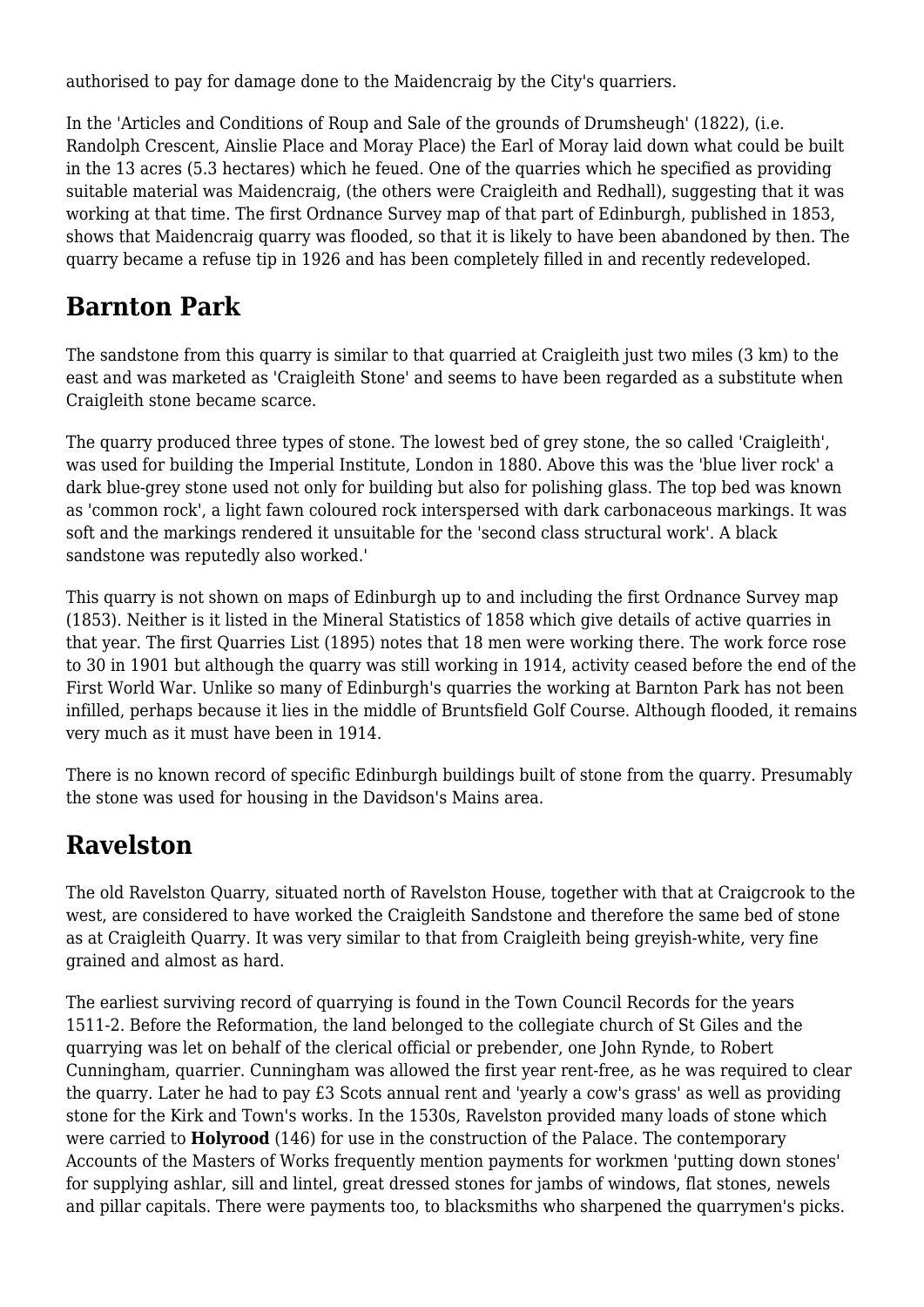Finally Ravelston produced three great stones 'for sering of waiter to the kichingis and twa gutteris to the samyn'.

Ravelston quarries produced stones for the gutters of the roof of **St Giles Kirk** (18) in 1590. The King's Master Mason, William Wallace, spent two days at Ravelston quarries in July 1625 at the winning of 'nine great stones for the king's badges' for the great hall in Stirling Castle. By that time, the quarries were in the hands of the Foulis family. Three years later, the accounts of the Treasurer of Heriot's Hospital record the supply of double jambs and pillars at the commencement of building of the Hospital in Lauriston. In July 1632, the Town Council began to take stone from Ravelston for **Parliament House** (21), appointing John Ronald, who had been quarrying at the Burgh Muir, and who was to be the chief quarrier of fine stone, to go out to Ravelston. Ronald was discharged temporarily by the Town Council in June 1635 when he objected to additional workers being sent from Society Quarry to Ravelston, perhaps in an attempt to step up production there. Transport costs were an important item in the building of Parliament House. Both sledges and carts were used. A double ashlar cost 10/- Scots at the quarry in December 1632 and 15/- Scots for carriage. Only one double ashlar could be carried in a cart and a single one on a sledge for which 10/- Scots carriage was charged.' To the south and east, old quarry roads can still be seen in the woods. The Parliament House was refaced with ashlar from Craigleith in 1807-10. By 1795, the quarries were owned by Mr Alexander Keith of Ravelston.' It seems that the Ravelston quarries did not survive the decline in building activity after the great boom of the mid-1820s because in 1845 it is recorded that they had been out of use for twenty years. By then, however, one of the quarries in the vicinity had been drained and a tenant was being sought. It was reputed that the quarry flooded overnight about the year 1820; the quarrymen having tapped a subterranean spring. In 1960, the quarry was drained and subsequently filled although there is still a considerable amount of sandstone exposed, particularly in the old part of the quarry immediately to the east.

Although building stone was quarried at Ravelston for hundreds of years there are few good examples of its use in central Edinburgh; the best being the older work on the north side of **George Heriot's School** (33) which faces the Castle. Building began in 1628 with the construction of the north-west tower. There, the polished ashlar is grey and shows little sign of weathering. The mason's marks cut in the early 17th century can still be clearly seen. The front of the building, on the north side, was faced with Ravelston stone. Rubble from Craigmillar was used to face the other three sides. These were re-faced with Craigleith ashlar in 1833 after the entrance was transferred to the south side in 1828. It has been observed that the 'work is so skilfully executed that the alteration can be detected only by contrasting the cold hue of the Craigleith stone then used with the golden colour of the original stone quarried at Ravelston'.

### **Craigcrook**

This quarry, also known as Well Craig, Old Kenny, or Stevenson's quarry, lies to the east of Ravelston Quarry. It was also opened up in the Craigleith Sandstone. It remained flooded for many years and is now infilled.

# **Granton Quarries**

The Craigleith Sandstone was worked at the northern end of the Granton Dome in several quarries, notably Granton Sea Quarry and Granton Land Quarry. Stone from Granton was described as hard and cream coloured. The quarry at Granton Point was described as being second only in extent to Craigleith. The Mineral Statistics refer to Granton Point, Pennywell and Royston quarries.

Quarrying near Granton Point was undertaken at an early date. The earliest recorded use of stone is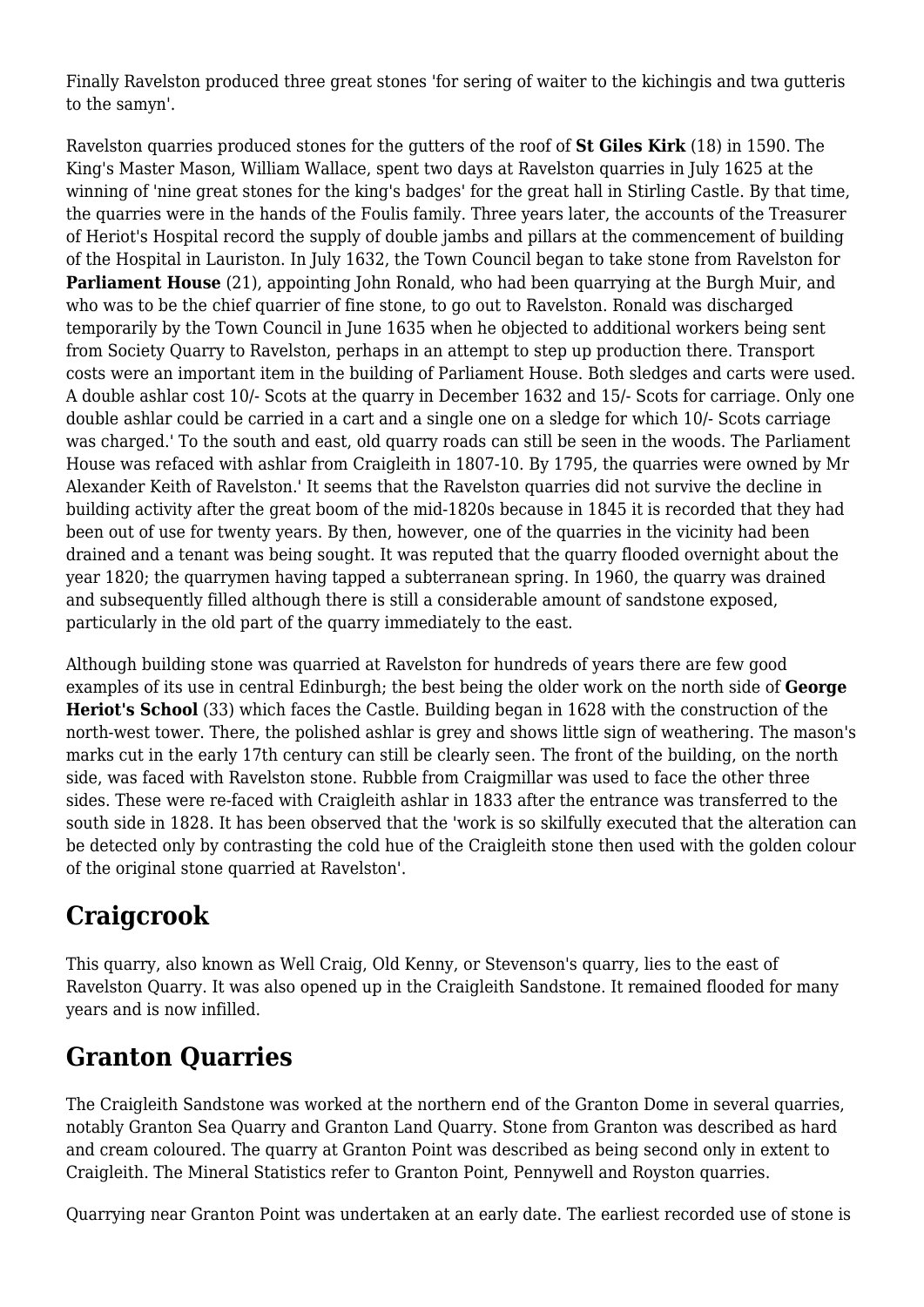in the Accounts of the Master of Works in the work on **Holyrood Palace** (146) in 1532. Small boats ferried some of this stone to Leith Sands from whence it was carted to Holyrood. Most, however, was carted all the way. Granton supplied ashlar, sills and lintels, paving and guttering, turnpike stair newels and pillars for 'upholding the gallery'. This early work carried on until 1536.

A few years later, in 1552-53, the accounts of the City Treasurer for the stonework at **Leith Bulwark** show that stone was again being hewn and dressed at Granton and ferried to Leith. In 1553, half an ell of velvet was given to the Laird of Carrubber for permission to dig stones at Granton for one year. In July 1555, payment was again made to the Laird for 'quarry leave' but inflation had raised the price to one ell of black velvet.' Knowledge of further development of quarries at Granton during succeeding centuries is patchy.

In 1835 a quarry, later known as Granton Sea Quarry, was opened to provide stone for **Granton Harbour** - the Duke of Buccleuch's 'magnificent enterprise'. Victoria Jetty was opened three years later. By 1855 the west breakwater was complete and the east breakwater was nearly finished to make a 'capacious tidal harbour'.

By then, the quarry had expanded to 8 acres (3.2 hectares) and was 24m (80 feet) deep and 'only second in extent to the great quarry of Craigleith'. It formed a headland with the north and west sides exposed to the waves. Although the supply of stone was nearly exhausted and a new quarry site nearby was being considered, work continued despite fears that the sea might break through. Between 3 and 4 am on the stormy morning of Friday 26th October 1855, near the high tide, a section of the west side of the quarry, 61 m (200 feet) long by 24 m (80 feet), collapsed allowing the sea to rush in, filling the quarry basin in 10 minutes. Fortunately because the collapse happened in the hours of darkness, none of the quarry's workforce of 50 to 60 men was present, but the foreman, Robert Muir, had a lucky escape as his house collapsed over 'the fatal precipice that yawned beneath'. One of the children had kept the family awake so that, when the front of the house began to topple, they were able to make a rapid escape by the back window. Almost all of the Muir family's belongings went into the sea along with a pumping engine and other valuable equipment. Much effort was unsuccessfully expended during 1856 to try to recover the quarry plant. Enough stone had been accumulated on the landward side of the quarry to satisfy immediate needs at the breakwater. Work on moving this stone had a tragic consequence when on 28th December 1855, a chain broke killing one of the workmen in the quarry.

Quarrying on a modest scale continued during the latter part of the 19th century and into the 20th century. A quarry called Pennywell Parks, inland of Granton Point, was operational in 1895. It employed 18 men in 1900, but by 1904, it was not regularly used. Latterly, quarrying activity in the area is recorded only in 1925 when 12 men were employed in a quarry in the Royston area.' According to Craig, Granton stone was 'once extensively used for building' and possessed a good weathering property.

### **Bearford's Quarries**

These sandstone quarries were situated in Bearford's Parks which lay on the north side of the Nor Loch (site of today's Princes Street Gardens) and worked the Craigleith Sandstone. Bearford's Parks occupied ground stretching from near the West End of Princes Street to the present position of the Balmoral Hotel. Before the Reformation this land was part of the endowment of the Abbey of Holyrood.

The earliest mention of the quarries was in 1462, when stones were obtained to build **Trinity College Church** (133) at the instigation of Mary of Guelders, widow of James II of Scotland. The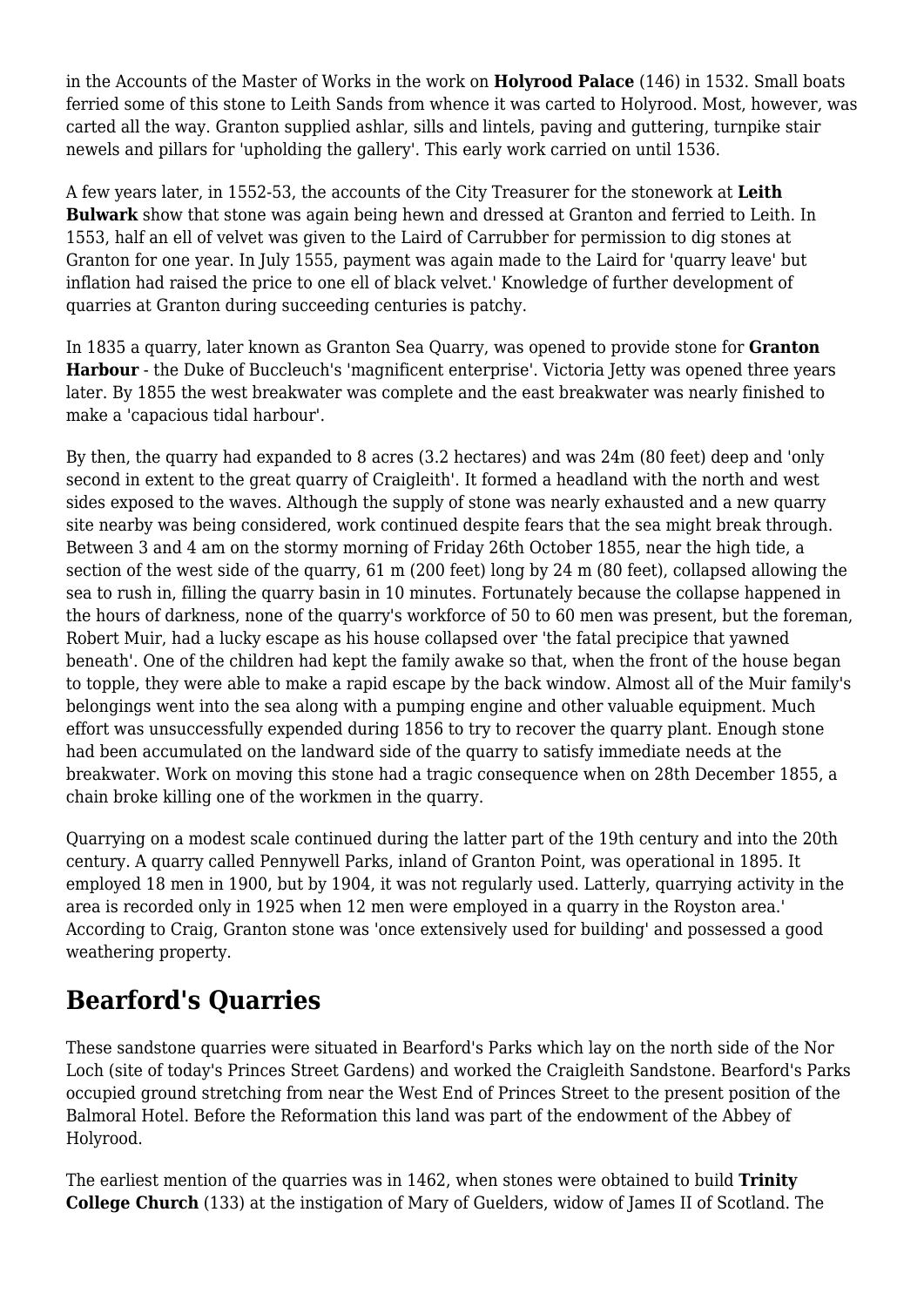church was erected on the north side of what is now Waverley Station and, to judge from old engravings, it must have been a very imposing edifice.' It was considered to be, with the exception of Holyrood Abbey, the finest ecclesiastical building in Edinburgh at the time. When the North British Railway Company acquired the land, the church was destined for demolition and, despite strong objections, it was agreed in 1848 to raze the building. Many of the stones were preserved and numbered with a view to re-erection at some suitable location. The stones lay on the southern slopes of the Calton Hill for about 30 years, before a decision was taken to rebuild the church in Jeffrey Street. Unfortunately many of the stones had disappeared and only the apse and adjoining part of the choir of the original building could be completed and incorporated in the new church which was finally opened in 1877. This new church was partly demolished in 1964. Examination of the present structure in Chalmers Close will reveal that the stones are not in numerical order and some of the numbers are inverted! The building was closed in 1977 but had previously been used as a reading room annex to the Central Library, George IV Bridge.

At the beginning of the 18th century, Robert Hepburn of the Bearford estate (just west of Haddington, East Lothian), acquired 30 acres of green fields which lay between the Nor Loch (the site of today's East Princes Street Gardens) and a road called 'Lang Gait' or 'Lang Dykes'. The road, so-named because it was enclosed by two drystane dykes, was probably in line with the present Rose Street. The fields, stretching the whole length of the loch, became known as Lochbank or the Bearford's Parks, corrupted to Barefoots Parks. Hepburn appears to have been a difficult person. In December 1701 he got into trouble with the Town Council over 'encroachments' upon the Nor Loch. He was accused of throwing the rubbish from his quarry into the loch 'upon the other side of the North Loch, near the head thereof, opposite the Castle'. This indicates that quarrying had then extended some way westwards along the loch's north side. In 1717 the Town Council bought the Parks from Hepburn.

Pictures and maps of the mid 18th century show that extensive quarrying had, by then, been carried on over the east end of the Bearford's Parks (the present Waverley Market).' The first **North Bridge** was begun in 1763, and after many mishaps, was completed in 1772, thus opening the way for development of the New Town. It used stone quarried in the Bearford's Parks, supplemented with sandstone from Maidencraig Quarry. It seems likely that Bearford's quarries were worked for the first buildings in the New Town. William Jameson, mason, petitioned the Town Council to be allowed to quarry as much stone as he needed from the westernmost of the Bearford's Parks for a new house he was about to build in St Andrew Square in September 1770.' It appears likely that the oldest houses at the west end of the north side of **St Andrew Square** (115) are built of stone from Bearford's Parks. By 1786, it was apparent to the Superintendent of Public Works that further quarrying at the western part of Bearford's Parks was likely to interfere with the projected building in Princes Street, its cross streets and squares. He considered it necessary for the lines of the buildings to be set out so that any further quarrying could be confined to the street lines or to the clear ground on the south side of Princes Street.' It is not known whether any further quarrying did take place there after 1786.

As the line of Princes Street became established the workings disappeared under the upcast from the foundations of the buildings there and the creation of the Gardens. One of the quarries, 12m (40 feet) deep was rediscovered in the 1840s when the foundations for Sir Walter Scott's Monument were being laid. Consequently piles had to be driven to support the monument. Excavations in 1984 for the Waverley Market shopping complex re-exposed a yellowish white sandstone beneath quarry fill.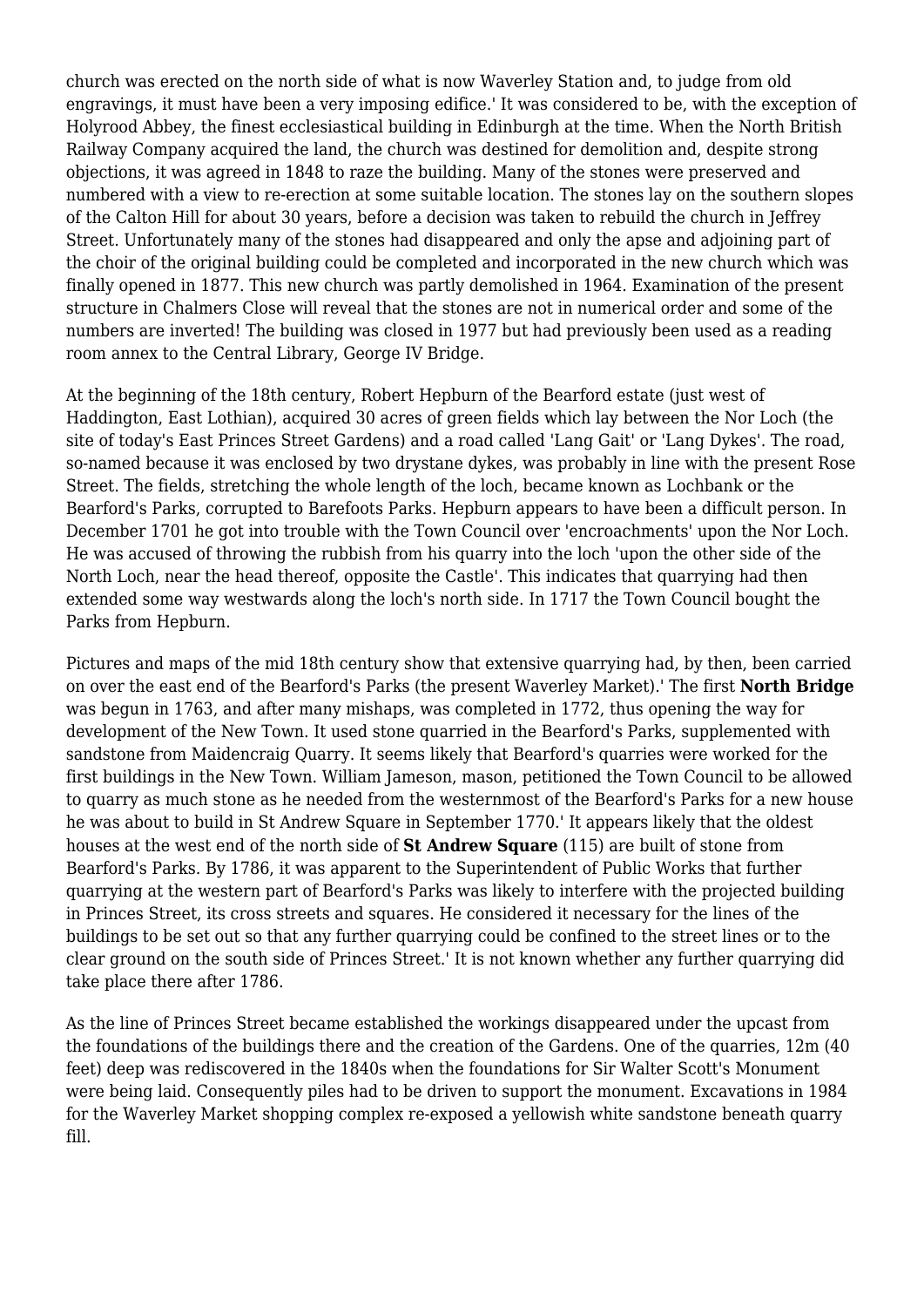### **Upper Quarry Holes (London Road Quarries) and Lower (Nether) Quarry Holes**

East of the Bearford's Parks, the Cra0eith Sandstone was quarried from the earliest times in Upper Quarry Holes (London Road quarries) between the eastern end of Calton Hill and the northern end of Easter Road. To the north of these workings lay the Lower or Nether Quarry Holes (which probably worked the stratigraphically higher Ravelston Sandstone). Traces of the quarries of Upper Quarry Holes can be seen in the Royal Terrace Gardens, where there are mounds to which excavations from the construction of the houses in **Royal Terrace**, begun in 1821, may have contributed.

Situated in a lowly position outside the city walls, the Quarry Holes became a favourite location for duels and remained so until the mid 18th century. The quarries had often provided a convenient place for private discussion as was the case in 1557 when the earls of Arran and Huntly, with certain others of high rank, met to consider the activities of Mary of Guise, the Queen Regent, mother of Mary, Queen of Scots.

During the civil war between the supporters of the boy-king James VI and those of his mother Mary Queen of Scots, a skirmish took place in June 1571, midway between Hawkhill and the Upper Quarry Holes. This day became known as 'Black Saturday' or Drury's Peace. The Earl of Morton, one of the King's men, held Leith and marched to Hawkhill, provoking the Earl of Huntly and his men, who supported the Queen, to march from the Castle to meet him. Morton halted at the Quarry Holes and the English Ambassador, Sir William Drury, who had been with Morton on the previous night, went to the Quarry Holes and suggested to Huntly that a peaceful settlement was possible. Unfortunately, a fight broke out which was blamed on Drury who had to be protected from the Scottish mob. Many years later, in 1650, guns were placed in the Quarry Holes, in an attempt to stem Oliver Cromwell's advance on Edinburgh.'

Towards the mid 17th century the land and quarries became the responsibility of Trinity Hospital. By 1700 they had become dangerous and several people had fallen into them with fatal results. The Treasurer of the Hospital was ordered to fill up the hollow ground in 1677. However, he clearly failed to do so because it is recorded that an Englishman, Lt. Byron was drowned at the Nether Quarry Holes in 1691. Further records indicate that the holes were left open until well into the 18th century. Robert Irvine was arrested and tried in the Broughton Tolbooth for a murder committed in April 1717. He was found guilty and condemned to be hanged on a piece of ground called 'the Green-side' in the vicinity of the quarries, after which his body was to be interred in the 'Quarry-hole near to the Tup Well. In 1736, James Colquhoun, merchant, and William Adam, architect, petitioned the Town Council to be allowed to quarry stone at the Nether Quarry Holes to build on two of their feus nearby. It seems that the quarries were not filled in until 1766 when the City Treasurer was authorised to pay the Town's proportion of filling up the quarry at Nether Quarryholes. On the Calton Hill, William Jameson asked permission in 1761 to rent the quarry there for a few years. The Town Council agreed to his working on the south side near to where he was building at the back of the Canongate. Daniel Murray and others got into trouble the same year for taking stone from the Calton Hill without permission from the Town Council. Quarrying was still in progress as late as 1765 when a building for the Methodists near the head of Leith Street used Calton Hill stone. It is not certain when these quarries finally closed.

The same sandstone was also quarried less than 400m (1/4 mile) to the east at Abbeyhill. Robert Milne, master mason, was ordered to fence his quarry next to the highway there in March 1692.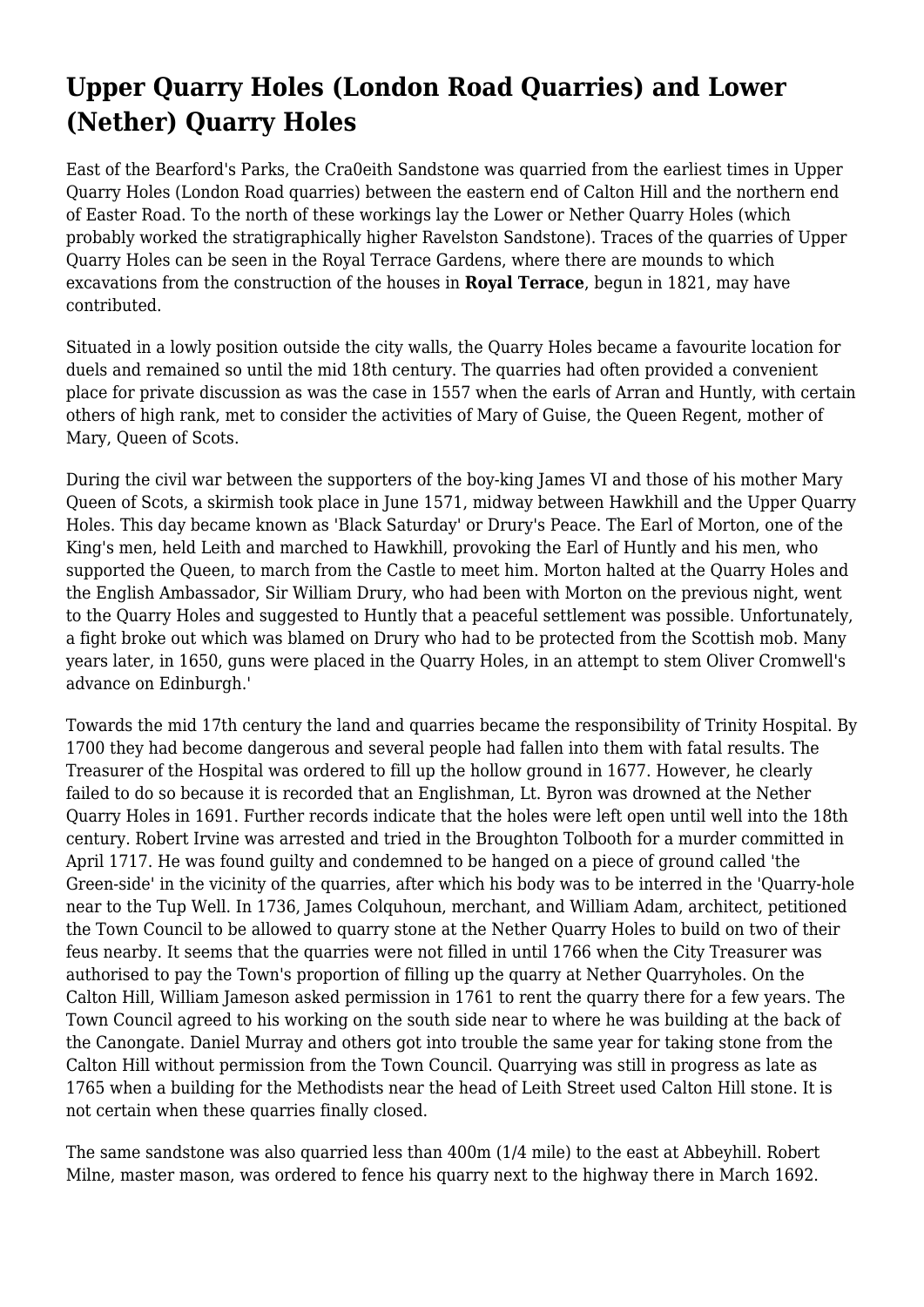## **Quarries in the West End of the New Town**

Around the West End of the New Town Craigleith Sandstone has been extensively quarried though no trace remains of this activity. Some of the earliest work there began in 1616 when 'the new Erie querrell be vest Sanct Cuthbertis' supplied stone for work on the Palace Block in **Edinburgh Castle** (9) and the Chapel in the south range of **Holyrood Palace** (146). The Accounts of the Royal Master of Works refer to payments then for sharpening quarriers' tools and for water scoops, suggesting that this quarry was prone to flooding.

Some quarries have been opened in strange places. In 1691, Henry Nisbet, one of the Nisbets of Dean, was allowed by the Kirk Session of St Cuthbert's Church to build a vault in the churchyard. Nisbet also sought permission to open a quarry there to provide the necessary stone. This was granted on condition that the quarry was filled in after completion of the building and that he paid a gratuity to the poor. Eventually a donation of £39 10/- Scots was extracted from Nisbet who was not only reprimanded for failing to fill in his quarry but was also reproved by the Kirk Session for drinking during divine service.

In the late 17th century, a quarry was dug near the Bakers' House which belonged to the Incorporation of Bakers on the south side of the Water of Leith, near the site of the present-day Miller Row at the Dean Bridge. The quarrying began to damage the road, so that it was 'impossible for ather man or horse to pass therby without the hazard of ther lyff'. Frances Lowrie, a baillie of Portsburgh had to tidy rubbish dumped on the highway to the Water of Leith and level it up before he was to be allowed to quarry wall stones there. In 1687 John Byers of Coats was in dispute over £400 Scots damages due to him by the Town Council and Incorporation of Bakers for their encroachment on his land in quarrying and building. Not far away stone from the quarry at Drumsheugh only cost 2d cartage 'to neighbours and burgesses' but others paid 6d in October 1700.

In November 1800, William Mutter was paid for damage caused to the land he was farming by quarrying on the lands of Coates near the West End of Princes Street.' This quarry is probably the one near Rothesay Place on Kirkwood's 1817 map. Quarries in this area were still visible when the first Ordnance Survey map was published in 1853, although they were rapidly disappearing under new housing development.

### **Broughton Quarries**

In 1730 a number of Huguenot refugees came to Edinburgh from France, having fled the religious persecution which followed the revocation of the Edict of Nantes in 1685. These people, mainly silk weavers, were settled in a village, specially built for them in the area bounded approximately by the present Picardy Place, Broughton Street and parts of Forth Street, Hart Street and Union Street. The village which was built of stones from the Broughton quarries was called 'Picardie' after the French district from which most of the refugees came.' There is uncertainty about the nature of the stone from the Broughton quarries. Although this district is considered to be underlain by the Craigleith Sandstone the strata are cut by a thick dolerite dyke which was also worked.'

### At all times follow: [The Scottish Access Codea](http://www.outdooraccess-scotland.com/the-act-and-the-code/introduction)nd [Code of conduct for](https://www.scottishgeology.com/where-to-go/geological-fieldwork-code/) [geological field work](https://www.scottishgeology.com/where-to-go/geological-fieldwork-code/)

Retrieved from

'[http://earthwise.bgs.ac.uk/index.php?title=Building\\_stones\\_in\\_Edinburgh\\_from\\_the\\_Gullane\\_Format](http://earthwise.bgs.ac.uk/index.php?title=Building_stones_in_Edinburgh_from_the_Gullane_Formation&oldid=23442)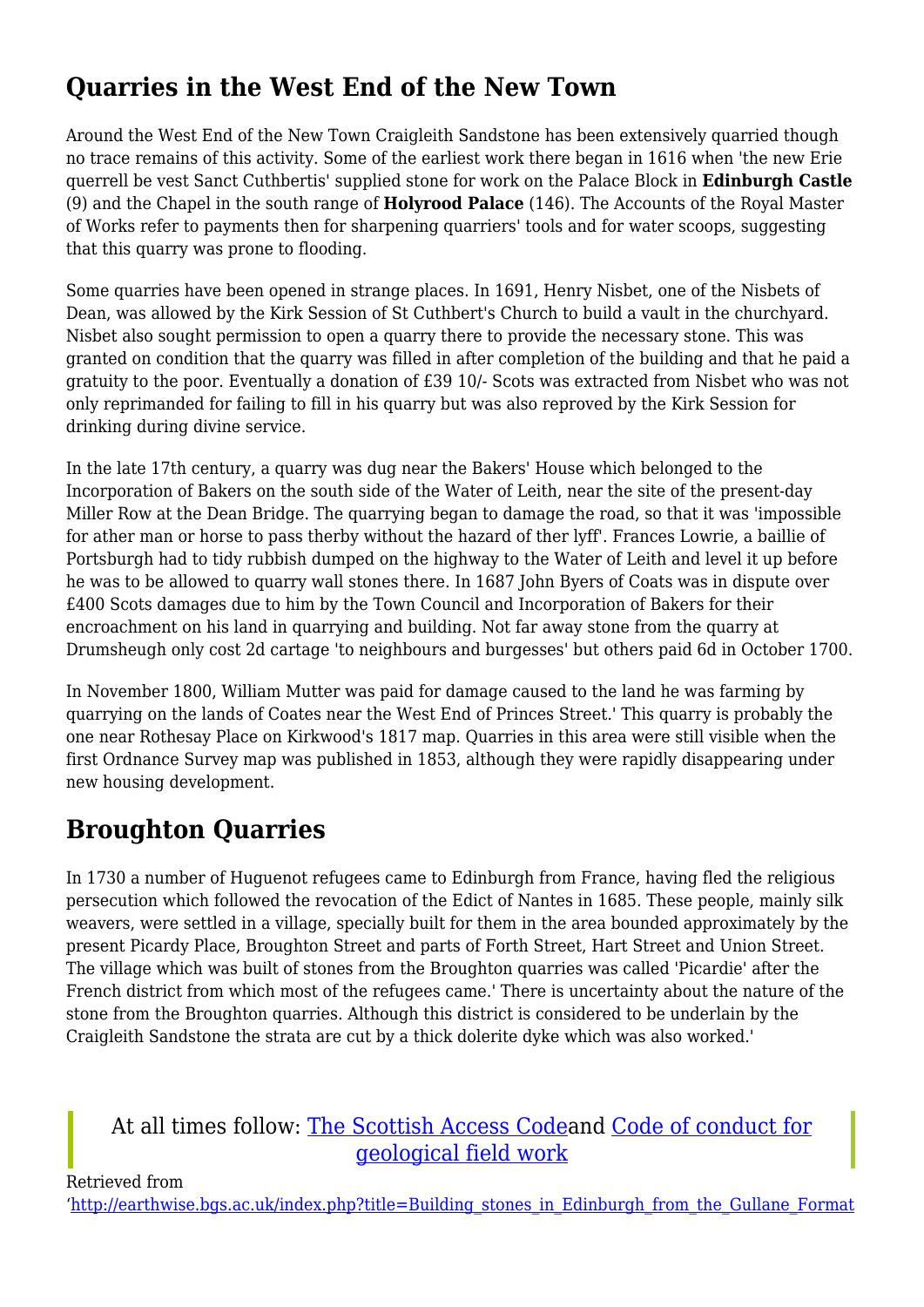[ion&oldid=23442'](http://earthwise.bgs.ac.uk/index.php?title=Building_stones_in_Edinburgh_from_the_Gullane_Formation&oldid=23442) [Category](http://earthwise.bgs.ac.uk/index.php/Special:Categories):

[5. Midland Valley of Scotland](http://earthwise.bgs.ac.uk/index.php/Category:5._Midland_Valley_of_Scotland)

### **Navigation menu**

#### **Personal tools**

- Not logged in
- [Talk](http://earthwise.bgs.ac.uk/index.php/Special:MyTalk)
- [Contributions](http://earthwise.bgs.ac.uk/index.php/Special:MyContributions)
- [Log in](http://earthwise.bgs.ac.uk/index.php?title=Special:UserLogin&returnto=Building+stones+in+Edinburgh+from+the+Gullane+Formation&returntoquery=action%3Dmpdf)
- [Request account](http://earthwise.bgs.ac.uk/index.php/Special:RequestAccount)

#### **Namespaces**

- [Page](http://earthwise.bgs.ac.uk/index.php/Building_stones_in_Edinburgh_from_the_Gullane_Formation)
- [Discussion](http://earthwise.bgs.ac.uk/index.php?title=Talk:Building_stones_in_Edinburgh_from_the_Gullane_Formation&action=edit&redlink=1)

 $\Box$ 

#### **Variants**

#### **Views**

- [Read](http://earthwise.bgs.ac.uk/index.php/Building_stones_in_Edinburgh_from_the_Gullane_Formation)
- [Edit](http://earthwise.bgs.ac.uk/index.php?title=Building_stones_in_Edinburgh_from_the_Gullane_Formation&action=edit)
- [View history](http://earthwise.bgs.ac.uk/index.php?title=Building_stones_in_Edinburgh_from_the_Gullane_Formation&action=history)
- [PDF Export](http://earthwise.bgs.ac.uk/index.php?title=Building_stones_in_Edinburgh_from_the_Gullane_Formation&action=mpdf)

 $\Box$ 

#### **More**

#### **Search**

Search Go

#### **Navigation**

- [Main page](http://earthwise.bgs.ac.uk/index.php/Main_Page)
- [Recent changes](http://earthwise.bgs.ac.uk/index.php/Special:RecentChanges)
- [Random page](http://earthwise.bgs.ac.uk/index.php/Special:Random)
- [Help about MediaWiki](https://www.mediawiki.org/wiki/Special:MyLanguage/Help:Contents)